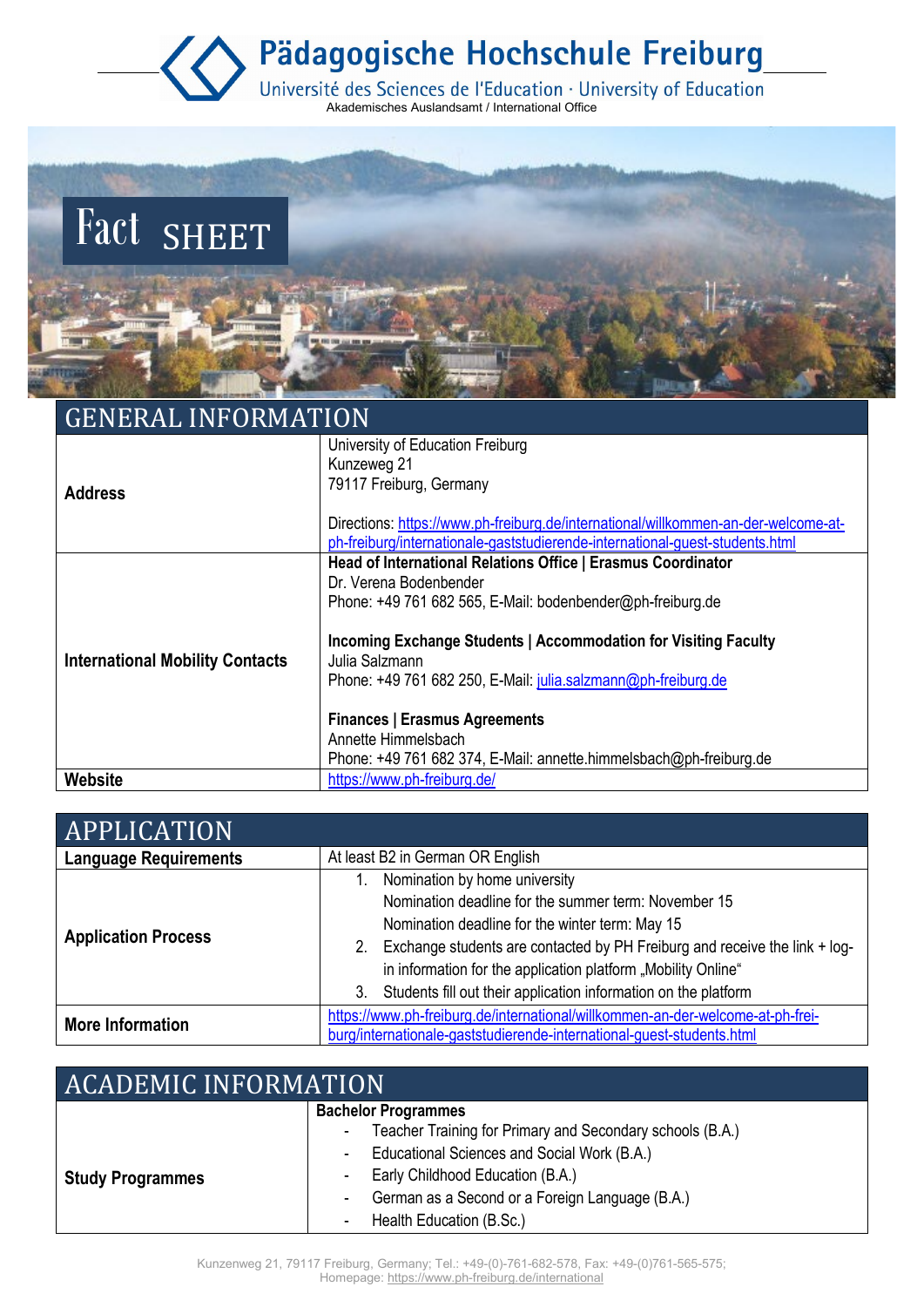|                                               | <b>Master Programmes</b>                                                     |                                                                              |
|-----------------------------------------------|------------------------------------------------------------------------------|------------------------------------------------------------------------------|
|                                               | Teacher Training for Primary and Secondary schools (M.A.)                    |                                                                              |
|                                               | Educational Sciences and Social Work (M.A.)                                  |                                                                              |
|                                               | German as a Second or a Foreign Language (M.A.)                              |                                                                              |
|                                               | Health Education (M.Sc.)                                                     |                                                                              |
| <b>Study Programmes</b>                       |                                                                              | + All Teaching English as a Second Language courses taught in English        |
|                                               | <b>Particular Courses for exchange students:</b>                             |                                                                              |
|                                               | Orientation programme                                                        |                                                                              |
|                                               | German as a Foreign Language (GFL)                                           |                                                                              |
|                                               | English as a Foreign Language on an intermediate level (B1/B2)               |                                                                              |
|                                               | <b>Cultural Studies and Intercultural Trainings</b>                          |                                                                              |
| More Information about the                    | https://www.ph-freiburg.de/studium/bachelorstudiengaenge.html                |                                                                              |
| <b>Study Programmes</b>                       | https://www.ph-freiburg.de/studium/masterstudiengaenge.html                  |                                                                              |
| <b>Course List for Exchange Stu-</b><br>dents | https://lsf.ph-freiburg.de/gisserv-                                          |                                                                              |
|                                               | erfr/rds?state=wtree&search=1&trex=step&root120212=125373%7C129328&P.vx=kurz |                                                                              |
|                                               | $-$ (winter term)                                                            |                                                                              |
|                                               | https://lsf.ph-freiburg.de/qisserv-                                          |                                                                              |
|                                               |                                                                              | erfr/rds?state=wtree&search=1&trex=step&root120211=117054%7C120716&P.vx=kurz |
|                                               | – (summer term)                                                              |                                                                              |
| <b>Academic Dates</b>                         | Orientation: 04.10.22-14.10.22                                               | Orientation: 03.04.23-14.04.23                                               |
|                                               | Winter term: 10.10.22-24.02.22                                               | Summer term: 10.04.23-04.08.23                                               |
|                                               | Christmas break: 23.12.22-06.01.23                                           | Whitsun break: 29.05.23.-02.06.23                                            |
|                                               | Courses: 17.10.21-10.02.23                                                   | Courses: 17.04.23-21.07.23                                                   |
|                                               | Exams: 13.02.23-24.02.23                                                     | Exams: 24.07.23-04.08.23                                                     |
| <b>Work Load:</b>                             | Minimum of 5 courses per term (15-30 ECTS)                                   |                                                                              |
|                                               | + Attendance in seminars of the Orientation Week                             |                                                                              |

| <b>INSURANCE</b>        |                                                                                                                                                                                                                                                                                                                                                                                                                                                                                                                                                                                                                                                                                         |
|-------------------------|-----------------------------------------------------------------------------------------------------------------------------------------------------------------------------------------------------------------------------------------------------------------------------------------------------------------------------------------------------------------------------------------------------------------------------------------------------------------------------------------------------------------------------------------------------------------------------------------------------------------------------------------------------------------------------------------|
| <b>Health Insurance</b> | International students who participate in a study abroad programme must have a<br>valid health insurance certificate in order to be enrolled at the University of Education<br>Freiburg. Students from any of the Nordic and EEA/EU countries have access to pub-<br>lic medical services if they bring a confirmation of their affiliation to a Social Security<br>Insurance in their home countries (European Health Insurance Card or E111). Non-<br>EEA/EU-citizens should contact their local social insurance office before departure to<br>Germany. We recommend to take out a student health insurance prior to your depar-<br>ture to Germany. We will be happy to advise you. |

| <b>IMMIGRATION REQUIREMENTS</b> |                                                                                                                                                                                                                                                                        |
|---------------------------------|------------------------------------------------------------------------------------------------------------------------------------------------------------------------------------------------------------------------------------------------------------------------|
| <b>Visa/ Work Permits</b>       | If you need a visa, please apply at the nearest German embassy or consulate as<br>soon as you have received your letter of admission. A list of countries whose citizens<br>need an entry visa can be found at:<br>Federal Foreign Office - www.auswaertiges-amt.de/EN |
| <b>Residence Permits</b>        | All international students have to register with the authorities at the Amt für Bürger-<br>service, Fehrenbachallee 12. A residence permit (Aufenthaltsgenehmigung) can be<br>applied for at the Ausländerbehörde, Berliner Allee 1.                                   |

| LIVING                            |                                                                                                                                                                                                                                                                                                                                       |
|-----------------------------------|---------------------------------------------------------------------------------------------------------------------------------------------------------------------------------------------------------------------------------------------------------------------------------------------------------------------------------------|
| Average costs of living per month | Appr. 700-800 $\epsilon$ (including accommodation)                                                                                                                                                                                                                                                                                    |
| <b>Grocery Shopping</b>           | Freiburg Münster Market: Every day from 7.30AM bis 1.30 PM<br>https://muenstermarkt.freiburg.de/pb/527200.html<br>Super markets: Aldi, Lidl, Rewe, Edeka, Kaufland<br>Ecological Supermarkets: Alnatura, Vitalia, Reformhaus: https://www.kaufda.de/Fil-<br>ialen/Freiburg-im-Breisgau/Reformhaus/v-r683<br>Drug Stores: DM, Rossmann |